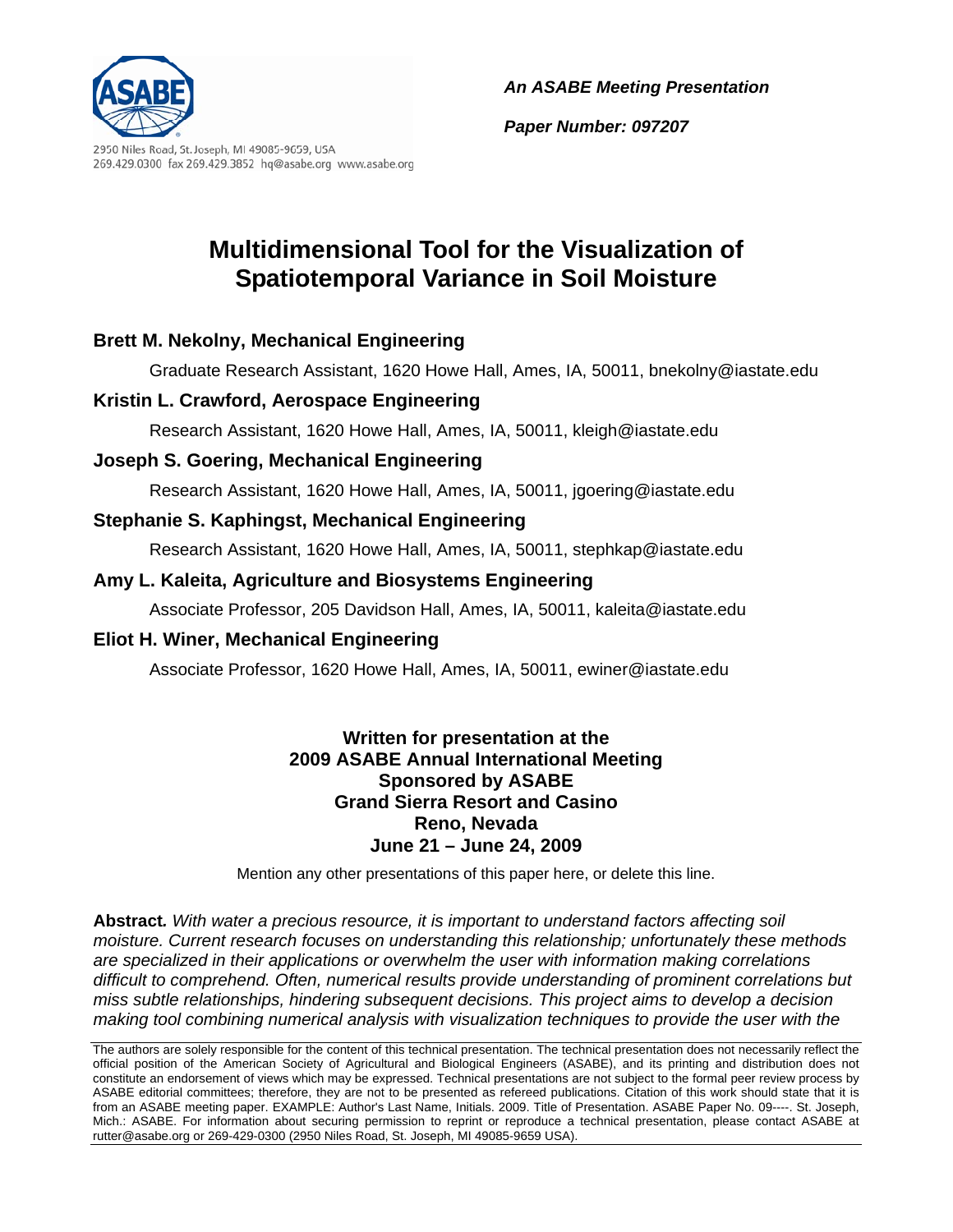*information to analyze soil moisture's spatial and temporal variability. Current work has shown that self-organizing maps are effective for displaying comprehendible relationships to the user.*

*The abstract is often the only part of the paper to be read, so include your major findings in a useful and concise manner. Include a problem statement, objectives, brief methods, quantitative results, and the significance of your findings. The abstract should be no more than 250 words long.* 

**Keywords.** Self-Organizing Map, Spatial Variability, Evapotranspiration, Clustering.

The authors are solely responsible for the content of this technical presentation. The technical presentation does not necessarily reflect the official position of the American Society of Agricultural and Biological Engineers (ASABE), and its printing and distribution does not constitute an endorsement of views which may be expressed. Technical presentations are not subject to the formal peer review process by ASABE editorial committees; therefore, they are not to be presented as refereed publications. Citation of this work should state that it is from an ASABE meeting paper. EXAMPLE: Author's Last Name, Initials. 2009. Title of Presentation. ASABE Paper No. 09----. St. Joseph, Mich.: ASABE. For information about securing permission to reprint or reproduce a technical presentation, please contact ASABE at rutter@asabe.org or 269-429-0300 (2950 Niles Road, St. Joseph, MI 49085-9659 USA).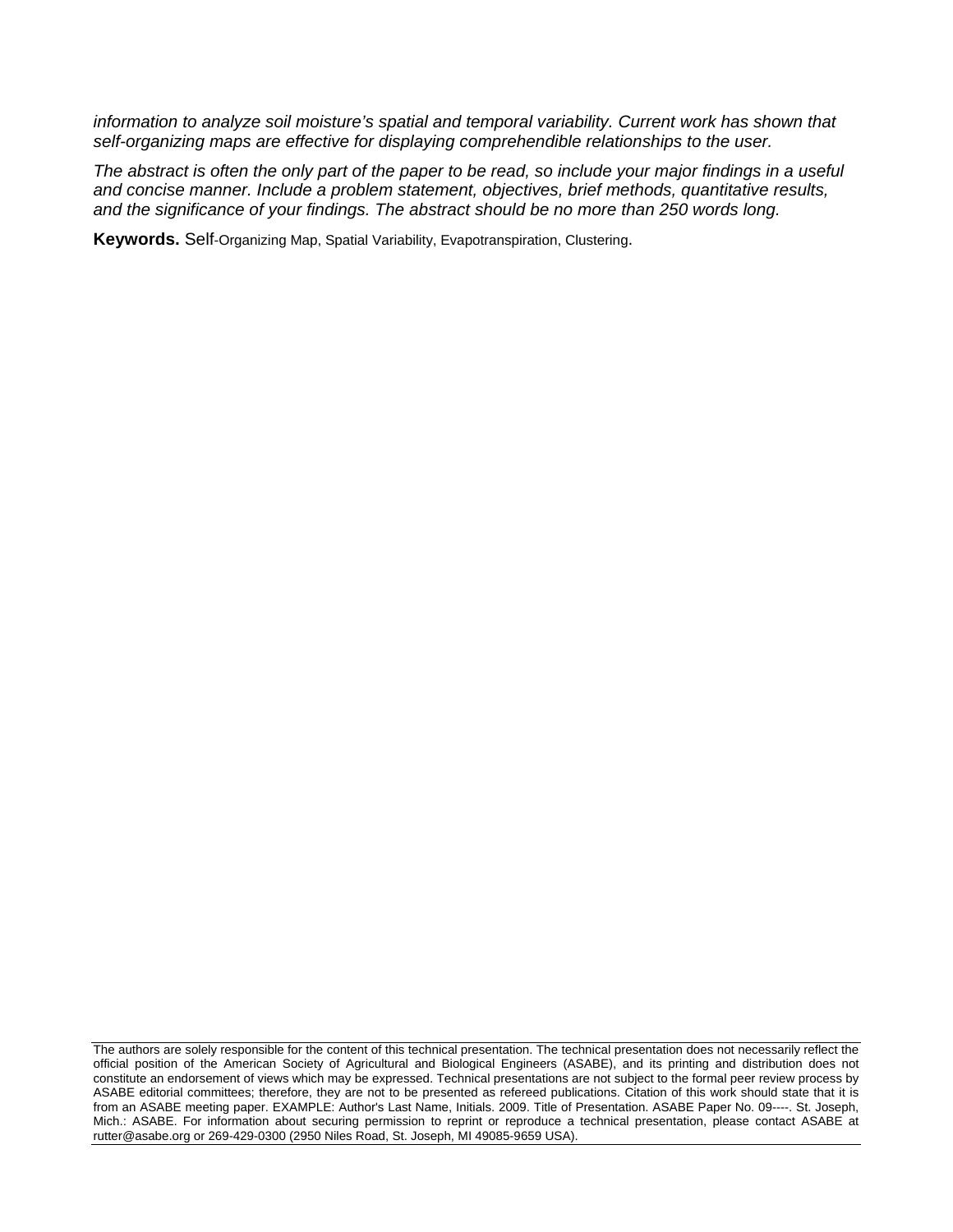### **Introduction**

The ability to easily understand the relationship between soil moisture patterns and landscape properties is of great interest to both industry and the scientific community. While previous research has given some ability to understand these soil moisture patterns, the models to do so are complicated; they require extensive input data, and the outputs difficult to comprehend. One opportunity for improvement on this research can be harnessed using advanced multidimensional analytical and visualization techniques as means for enhancing and building the understanding the data. Analytical techniques are instrumental in extracting relationships from within complex data sets, but these relationships can be further uncovered and understood quicker and easier by accompanying such analytical tools with state-of-the-art visualization research.

Keeping in mind the objective of modeling and predicting soil patterns and properties, there have been many researchers who have helped expand this cause. This paper describes the beginnings of a tool that combines some of these methods to develop a decision support device which can guide a user in up-scaling point data or downscaling areal average data in order to develop high-quality maps of soil moisture at an appropriate resolution for the user's application. A tool like this would aide in designing better ground-based observation systems, and will facilitate bridging the gap between limited point-based observations to satellite pixel-scale average areas. Some of the methods which have promise to continue expanding the knowledge of soils are PCA, SOMs, topology preserving neural networks, and remote sensing.

Principal component analysis (PCA) is an analytical tool that has been widely used in distilling large datasets, including environmental systems data. For example, Kooch et al. (2008) used PCA to determine the soil factors most influential in determining overall soil type. The success shown in this study and other PCA research demonstrates its utility as an analytical tool especially in determining the most prevalent factors influencing soil moisture. Unfortunately, in higher dimensional data, some accuracy is lost and relationships can go unseen without the visual aid of other techniques. Therefore, new techniques incorporating advanced visualization tools will add significant value to more traditional analytical techniques like PCA.

One such visualization technique is the self-organizing map (SOM), developed by Kohonen (1989). This technique uses neural networks to construct simple visualizations of highdimensional data. From the successes of Mele and Crowley (2008) and Kothari and Shafiqul (1999), we have examples of self-organizing maps being applied soil hydrological data. These researchers have shown meaningful correlations within the data but were unable to develop dependable methods for varying inputs. It is possible to expand their research to apply these methods to classifying the soil moisture in a given land area using data gathered from land and ground based observations.

Kiviluoto (1996) and Bação et al. (2004) used SOMs in landscape analysis retaining the topological information of spatial data, rather than assuming that data points were not spatially arranged. This method, GEO-SOM, is a modification of the traditional SOM. It also helps eliminate the confusion surrounding the spatiality of a SOM and the spatiality of the given plot of land being analyzed. This method will be used to further classify the soil moisture clusters and allow for specific ground based validation locations.

The most powerful approach to the problem of understanding the factors affecting soil moisture is likely a visual approach with a data mining method, and future work will show whether simply a visual approach is sufficient or if a combined analytical approach is needed. A specific example of an analytical approach is shown in the research of Annas, Kanai, and Koyama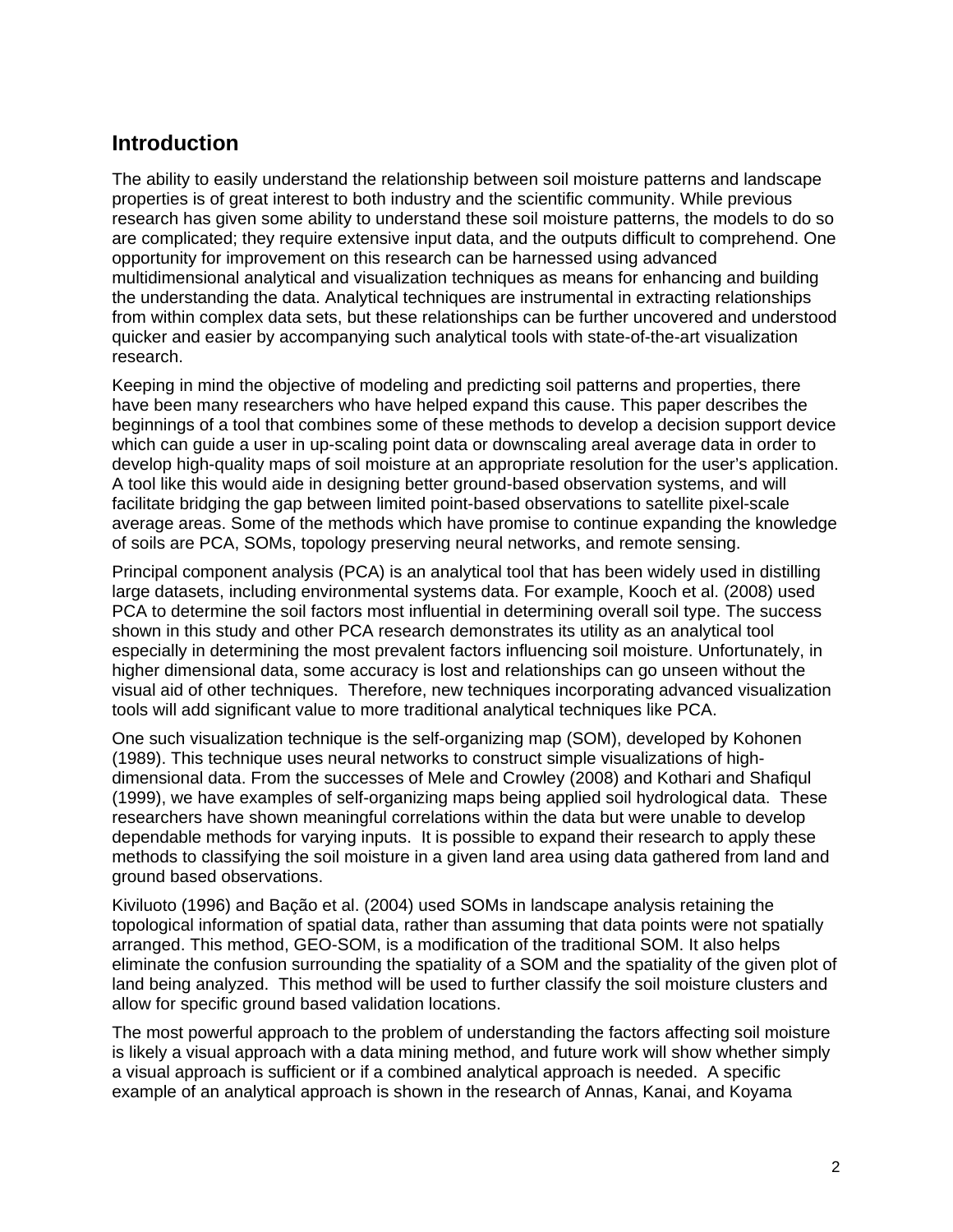(2007) have combined previous research areas to design a tool for classifying fire risk in forest regions. Their method uses both PCA and SOMs to build an instrument with the benefits of an analytical technique to draw out correlations in a large and complex data set, and visualization maps to display the strongest of these correlations extracted by the statistical method. While the details and problems of fully combining these tools have yet to be researched, such as the indistinctness of the SOM clusters showing correlations in the data, the concept has proven to be a very flexible method with the ability of correctly displaying the complexity of the data.

Despite the success of previous research, many challenges and opportunities remain. Many of the previous researchers have performed promising research in specialized areas, and some work has even bridged the gaps between these specialized areas, but more investigation needs to be done to determine the most promising combination of techniques. The intent of this research is to introduce self-organizing maps as a soil moisture classifier and identifier, with the end goal providing a decision making tool.

### **Methods**

Distributed near-surface soil moisture data was collected across an agricultural field, Brooks

Field Figure 1, just southeast of Ames, IA, during the 2004, 2005 and 2007 growing seasons. Brooks is a 10-ha corn-soybean rotation field with moderate topographic variation. According to NRCS web soil survey

(http://websoilsurvey.nrcs.usda.gov/app/), Brooks has 5 soil types: Nicollet loam, Harps loam, Webster clay loam, Clarion loam, and Canisted clay loam. There are a total of 25 days (from mid-May to early July) in 2004, 30 days (from early-May to Mid-August) in 2005, and 29 days (late May to Mid-August) of data in 2007 available for analysis. Three

volumetric moisture content readings for 0-6 cm depth were taken using a Theta probe moisture meter at each of 42 locations, which



**Figure 1: Brooks Field**

were distributed on a regular grid with a 50-m interval. Elevation data was obtained by LiDAR survey at a 2-m resolution. Additionally, soil chemistry data (nitrogen content, carbon content, pH levels) at X sites were available from work done in the same field as part of a different project. Soil chemistry data was used in place of soil textural information because although the latter has a direct influence on soil hydrologic behavior, data on the former was already available for our study site, and is indirectly linked to soil texture.

This research has focused on using principle component analysis and self-organizing maps to generate and understand meaningful trends between multiple variables with a goal of dimensionality reduction. In order to incorporate all the datasets into the training of the map it was necessary to consolidate the data into collocated points, which required interpolation of soil chemistry data to the moisture sampling locations. Interpolation was executed using Kriging (Malvic and Durekovic, 2003). For the elevation data, the nearest elevation data point to the soil moisture sampling locations was used.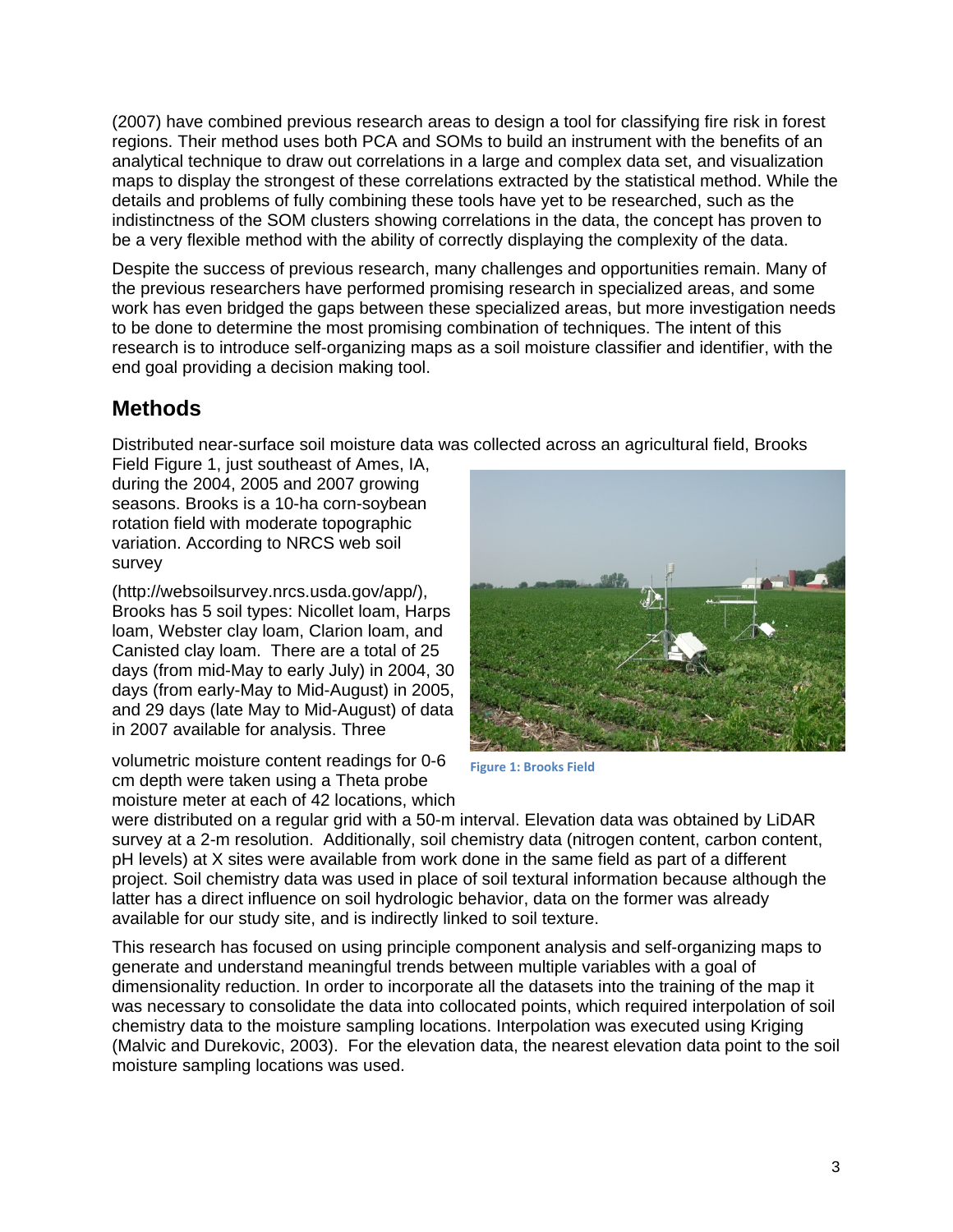While evaluating the benefits and possibilities of PCA, exploration into the potential of selforganizing maps (SOMs) ensued. We are using self-organizing maps to explore the trends between the variables involved in various days' soil moisture levels in a visual manner. We are also using these maps to cluster the influences affecting soil moisture, such as topographical influences, soil chemistry influences, and will expand these inputs to more detailed topographical details and electrical conductivity data. Lastly, we are using these maps to cluster the soil moisture patterns for various seasons to observe the variability of the soil moisture levels and locations from season to season.

The raw data maps are being used to visualize the variability in 'wet' and 'dry' day's trends in relation to the input variables, and justification for some of these trends will be explained later. The soil moisture observations classified as 'wet' and 'dry' were selected based upon the precipitation levels during and prior to the chosen days. The chosen observations were of two high precipitation days, and two less than average dry condition days. These two variations in moisture levels can provide a basis for comparison of the trend between elevation and moisture in variable conditions

As explained the SOM can be used to cluster the influencing variables of desired qualities through organization and validation. The organization will be shown in the results, and is generated through the input of all the variables available that affect the desired result (soil moisture). The cluster map can then be validated by inputting soil moisture levels into the cluster map and observing the uniformity of soil moisture levels in each cluster. Finally, the SOMs is being used to observe the variability of soil moisture from seasons to season by inputting the soil moisture levels into the SOM, organizing them into cluster.

## **Results and Discussion**

The data available from the Brooks farm allowed for training of raw data maps, and SOM clustering maps to visualize the data available its hidden correlations. In Figure 2 below, these raw data maps present relationships between various factors present in the soil to moisture relationship. These factors are more easily understood because of the visual presentation of the results, allowing the viewer to understand the specific correlations between the soil chemistry factors and elevation values to various moisture conditions. Below, in Figure 2, the SOMs have visually reinforced the inverse relationship of elevation and soil moisture, but this example shows the possibility of expansion from a two-dimensional case to a multidimensional relationship while still comprehending the interactions between variables.

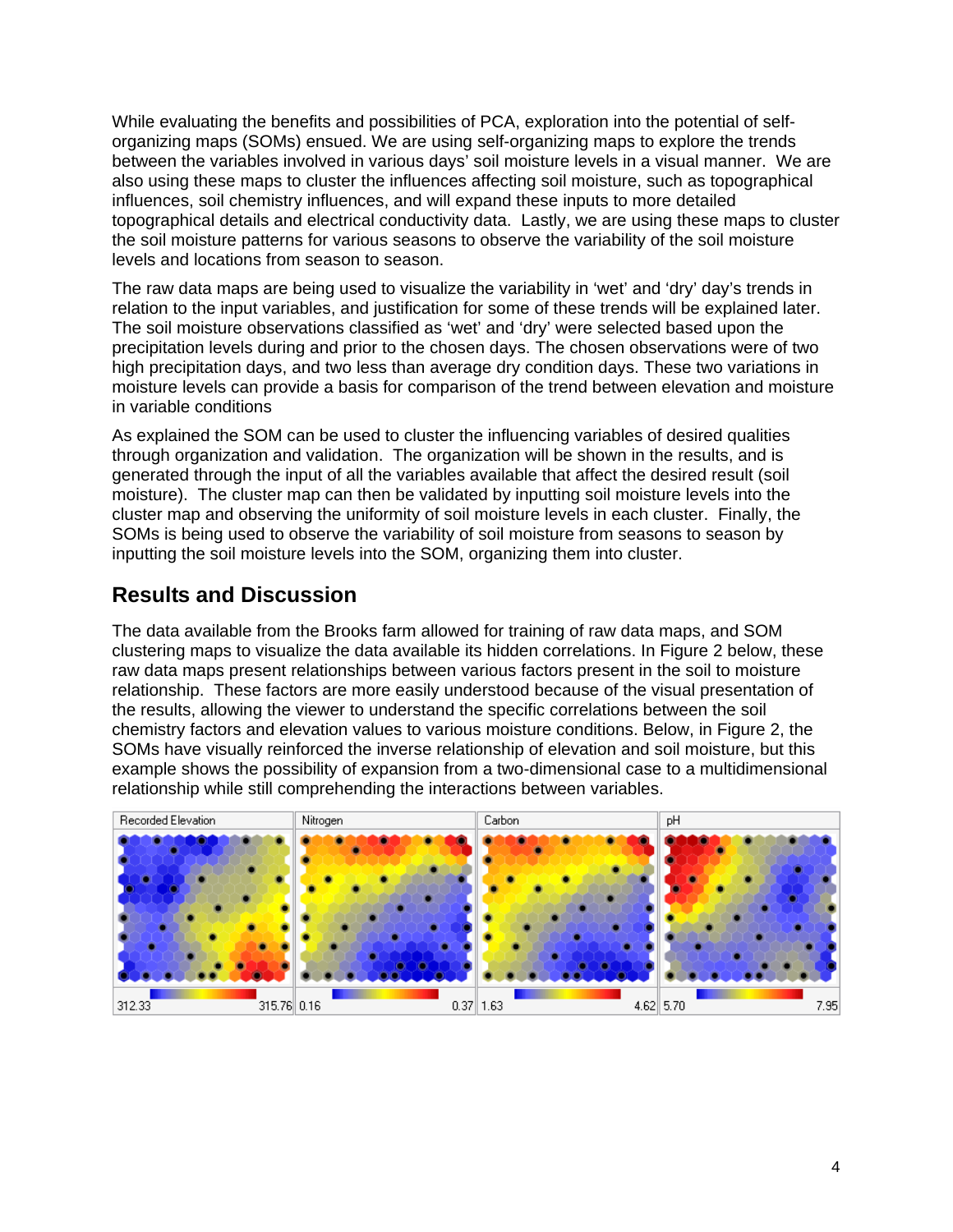



This figure shows individual self organizing maps for each input variable into the algorithm. The variability in the trends between the wet and dry days versus the other factors exposes a deeper relationship between the elevation and soil moisture, specifically in varying conditions. The explanation of this variability could surround both soil chemistry data (nitrogen, carbon, pH, and electrical conductivity) and soil landscape data (elevation, easting and northing coordinates, land slope, and land curvature).

Further investigation into Figure 2 can uncover a similarity between the nitrogen and carbon contents of the soil, as they have similar color distributions. These similar color diffusions highlight a connection of the two variables, meaning they have a similar trend throughout the land area.

The figure to the right is another resulting map extracted from the data. Figure 3 is a cluster map formed by training the first four variables from Figure 2 (elevation, nitrogen, carbon, and pH). This cluster map is an example of the dimensionality reduction possibilities that self-organizing maps contain. This cluster map highlights the important observation that there are three 'categories' of area in the given data set, three clusters were chosen for simplicity of the figure. Within each category, the data points will contain very similar values for each position on the map. These specific 'nodes' or hexagons on the cluster map can be correlated

to the same spatially positioned 'nodes' on the maps in Figure 1. Generally, the green cluster contains locations of higher soil



**Figure 3: Cluster Map of Soil Data**

moisture, higher nitrogen, carbon, and pH values, and lower elevation. Conversely, the blue cluster contains locations with lower soil moisture, lower nitrogen, carbon, and pH values, and higher elevation. Lastly, the red area contains moderate levels of all the variables. As explained earlier, this dimensionality reduction shows large groupings within the data set, and the variables mimicking these groupings are the most influential factors affecting the data as a whole, specifically the elevation and pH are important factors.

# **Future Work**

While the previous results display variability in soil moisture from a 'wet' to a 'dry' observation day, there are still more results that need to be gathered. One of the next steps in this research is to compile a group of cluster maps for each observed season in order to observe the variability from season to season. This will reinforce the factors in addition to elevation that control the soil moisture levels.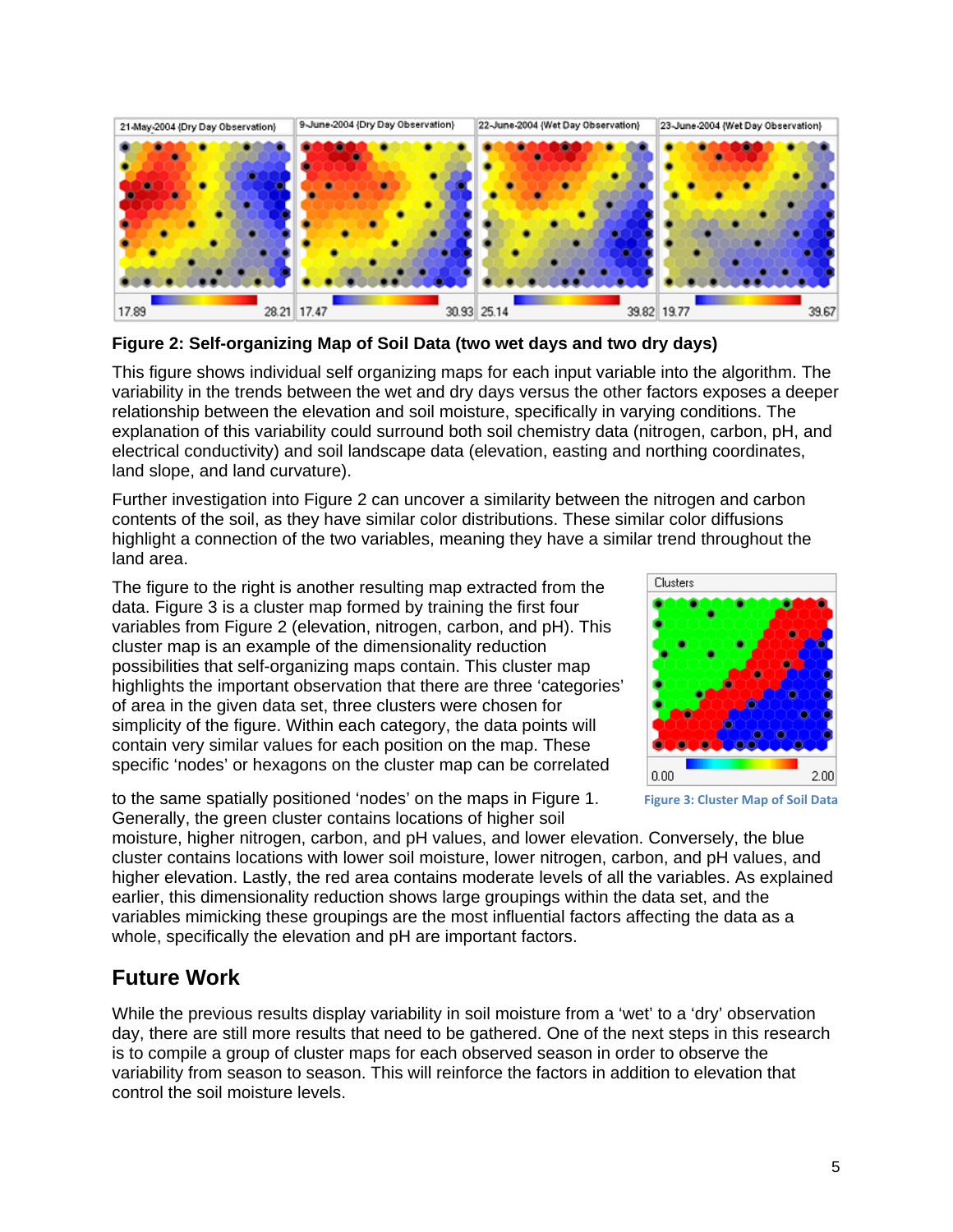The self-organizing map creates complications in the comprehension process because users would like to believe that the rectangular map generated follows the same spatial structure as the physical land map of the input data when in fact they do not relate. One solution to this problem is introducing topology preservation methods into self-organizing maps such as the expansion of the generative topographic map (Bishop et al., 1998), or even more applicable the GEO-self-organizing map (Kiviluoto, et al., 1996; Bação, et al., 2004). This would alleviate this problem of unrelated spatial structure over a physical land map. In order to incorporate this method, the colored clusters from the clustering map will be overlaid onto the topographic map. It will then be possible to display each season and compare the distribution of soil moisture from season to season.

In addition to this visual representation, it is important to supplement with analytical tools which will reinforce the findings observed with the self-organizing maps. These two tools could be combined in an interface to optimally show the trends on a topographic map. Principle component analysis would aid this application, being a numerical method, because it would generate values to inform the program which data points have similar trends without confusing the user with an overwhelming numerical output.

# **Conclusion**

Understanding and predicting soil moisture patterns has a number of applications in hydrology and agriculture levels. This information would allow a better understanding of the land for agriculture, weather, and space exploration. As shown in the results, soil moisture levels are not directly explained by elevation alone, but there are underlying factors that affect soil moisture. Using self-organizing maps, these factors can be extracted and understood using minimal data input.

### *Acknowledgements*

This research was supported by the Iowa Space Grant Consortium and the National Aeronautics and Space Administration (NASA). The authors also expressed sincere thanks to the Spatial Data Analysis Lab at Iowa State University for the collection of ground observation data, and the Virtual Reality Applications Center at Iowa State University for the use of space and resources.

### **References –** *Please do not use hyperlinks***--**

Annas, S., Kanai, T., & Koyama S. 2007. Principal Component Analysis of Self-Organizing Map for Visualizing and Classifying Fire Risks in Forest Regions. *Agriculture Information Research,* 16(2): 44-51.

Bação, F., Lobo, V., & Painho, M. 2004. Geo-Self-Organizing Map (Geo-SOM) for Building and Exploring Homogeneous Regions. *Lecture Notes in Computer Science, 3234*: 22-37.

Bishop. C., Svensen, M., & Williams, C. 1998. GTM: The Generative Topographic Mapping. *Neural Computation,* 10:215-234.

Chang, D., & Islam, S. 2000. Estimation of Soil Physical Properties Using Remote Sensing and Artificial Neural Network. *Remote Sensing of Environment.* 74:534-544.

Kiviluoto, K. 1996. Topology preservation in self-organizing maps. *IEEE International Conference on Neural Networks,* 1:294-299.